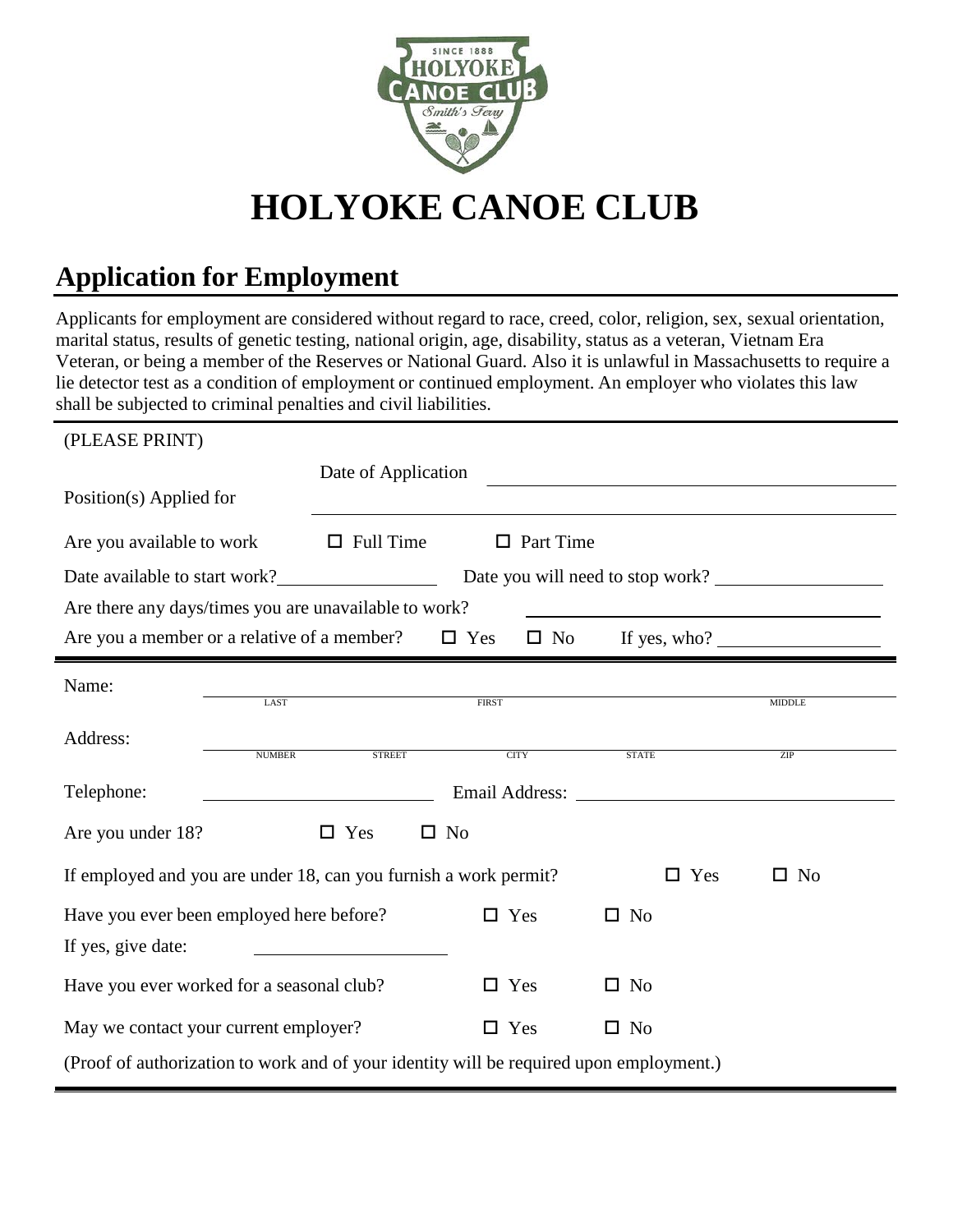## **Employment History**

Start with your present or last job. Include military service assignments and any verified work performed on a volunteer basis. You may exclude organization names which indicate race, creed, color, religion, sex, sexual orientation, marital status, results of genetic testing, national origin, age, disability, status as a veteran, Vietnam Era Veteran, or being a member of the Reserves or National Guard.

| Employer                                      | Telephone          |                        | <b>Work Performed</b> |  |
|-----------------------------------------------|--------------------|------------------------|-----------------------|--|
| <b>Address</b>                                | City, State, Zip   |                        |                       |  |
|                                               | Hourly Rate/Salary |                        |                       |  |
| Job Title                                     | <b>Starting</b>    | Final                  |                       |  |
| Supervisor                                    | Dates Employed     |                        |                       |  |
| Reason for Leaving                            | From               | $\overline{\text{To}}$ |                       |  |
| May we contact this employer for a reference? | $\square$ Yes      | $\square$ No           |                       |  |
| Employer                                      | Telephone          |                        | <b>Work Performed</b> |  |
| <b>Address</b>                                | City, State, Zip   |                        |                       |  |
|                                               | Hourly Rate/Salary |                        |                       |  |
| Job Title                                     | <b>Starting</b>    | Final                  |                       |  |
| Supervisor                                    | Dates Employed     |                        |                       |  |
| Reason for Leaving                            | From               | To                     |                       |  |
| May we contact this employer for a reference? | $\Box$ Yes         | $\Box$ No              |                       |  |
| Employer                                      | Telephone          |                        | <b>Work Performed</b> |  |
| Address                                       | City, State, Zip   |                        |                       |  |
|                                               | Hourly Rate/Salary |                        |                       |  |
| Job Title                                     | <b>Starting</b>    | Final                  |                       |  |
| Supervisor                                    | Dates Employed     |                        |                       |  |
| Reason for Leaving                            | From<br>To         |                        |                       |  |
| May we contact this employer for a reference? | $\square$ Yes      | $\square$ No           |                       |  |

What other experience or training have you had that may have prepared you for this position?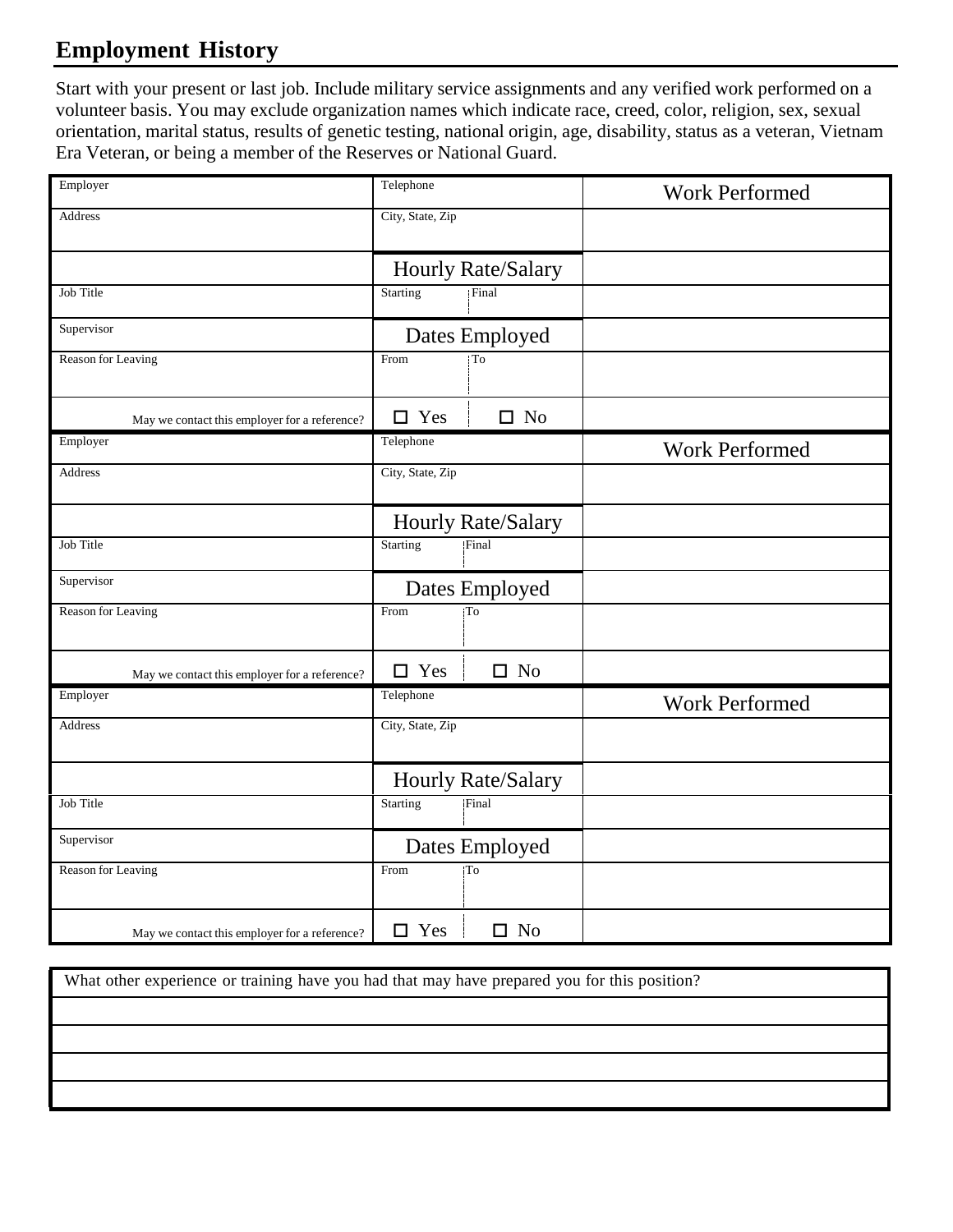### **Educational Background**

|                                                                                                                       | Name of School | City, State | Diploma Awarded                                      | Degree/Major |  |
|-----------------------------------------------------------------------------------------------------------------------|----------------|-------------|------------------------------------------------------|--------------|--|
| High School<br>ப<br><b>GED</b><br>LΙ                                                                                  |                |             | Yes<br>П<br><b>No</b><br>п<br>In Progress<br>$\Box$  |              |  |
| College                                                                                                               |                |             | Yes<br>п<br>N <sub>0</sub><br>п<br>In Progress<br>□  |              |  |
| Graduate<br>School                                                                                                    |                |             | Yes<br>п<br>N <sub>0</sub><br>п<br>In Progress<br>◻  |              |  |
| Vocational/<br>Other                                                                                                  |                |             | Yes<br>LΙ<br>N <sub>o</sub><br>п<br>In Progress<br>◻ |              |  |
| Describe any non-employment experience such as school or volunteer activities that might strengthen your application: |                |             |                                                      |              |  |
|                                                                                                                       |                |             |                                                      |              |  |
|                                                                                                                       |                |             |                                                      |              |  |

#### **References**

Please list at least three character references that know you well and can attest to your abilities and suitability for Holyoke Canoe Club employment (*one reference must be a family member*)*.*

|  | Name: Name: Name: Nelationship: Nelationship: Nears Known:                                           |  |
|--|------------------------------------------------------------------------------------------------------|--|
|  |                                                                                                      |  |
|  |                                                                                                      |  |
|  |                                                                                                      |  |
|  |                                                                                                      |  |
|  | Name: Name: Nelationship: Nelationship: Nears Known: Nears Known:                                    |  |
|  | Address: _____________________________City: _______________________State: ____________Zip: _________ |  |
|  |                                                                                                      |  |
|  |                                                                                                      |  |
|  | Name: Name: Name: Name: Nelationship: Nelationship: Nears Known: Nears Known:                        |  |
|  |                                                                                                      |  |
|  |                                                                                                      |  |
|  |                                                                                                      |  |
|  |                                                                                                      |  |